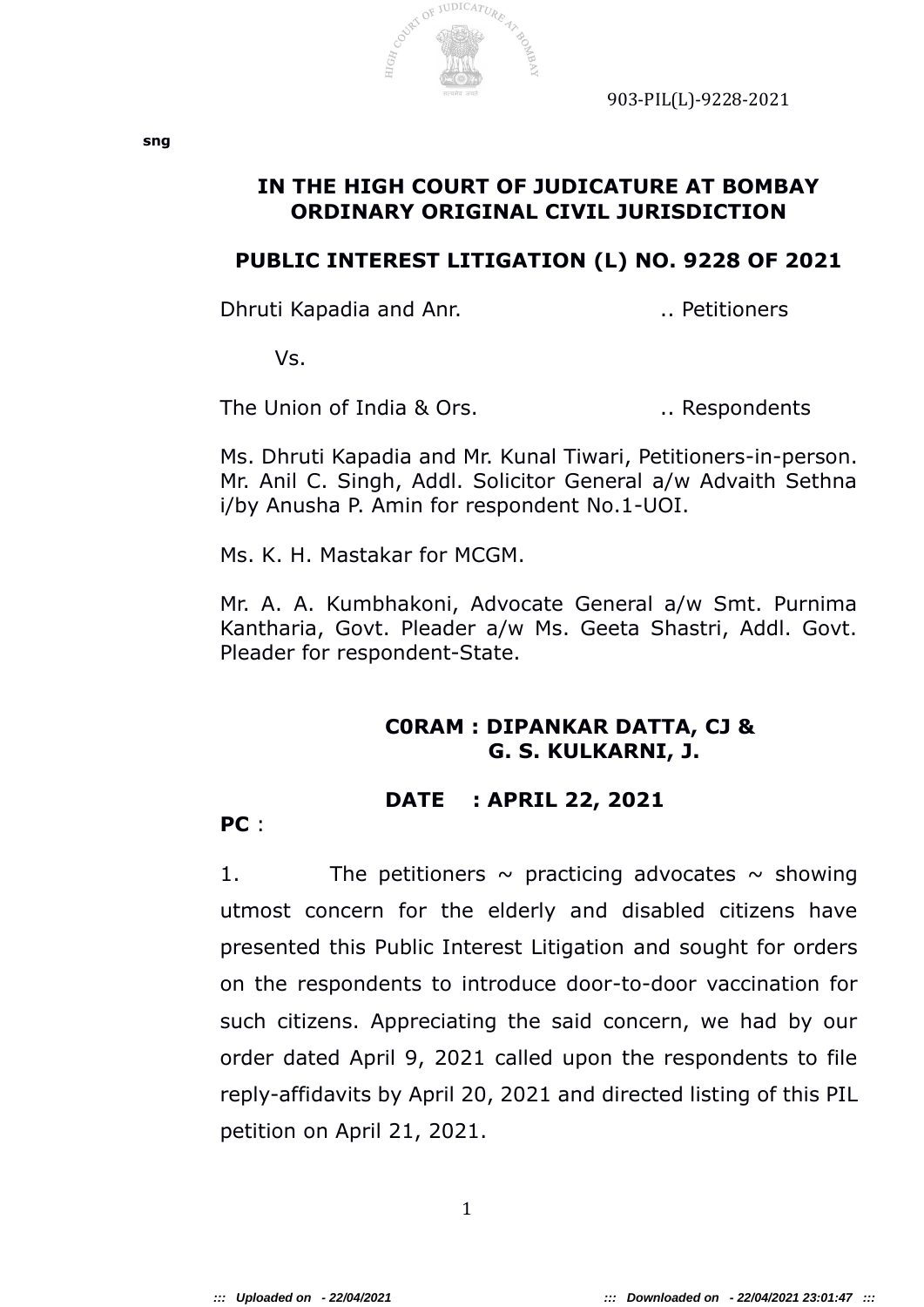

2. In terms of such order, an affidavit-in reply has been filed on behalf of the respondent no.1. According to the said respondent, door-to-door policy for COVID-19 vaccines currently does not exist because of the following reasons:

- "6.1 In case of any Adverse Event Following Immunization ("AEFI" for short), case management may not be proper and there will be delay in reaching health facility.
- 6.2 Challenges in maintaining protocol of observation of beneficiary for 30 minutes after vaccination.
- 6.3 The vaccine will be place in and out of Vaccine Carrier for each vaccination there by increasing chances of contamination and exposure beyond recommended temperature which could affect vaccine efficacy and cause Adverse Events Following Immunization which will be detrimental to vaccine confidence and programme performance.
- 6.4 high vaccine wastage due to increased time going from door to door taking more time for reaching out to each beneficiary.
- 6.5 Following protocols for Physical Distancing and Infection prevention and Control might not be possible during door to door campaign."

3. Having read the reasons assigned by the respondent no.1, which in its opinion do not encourage a door-to-door vaccination of the elderly and disabled citizens, we are of the considered *prima facie* opinion that despite not being experts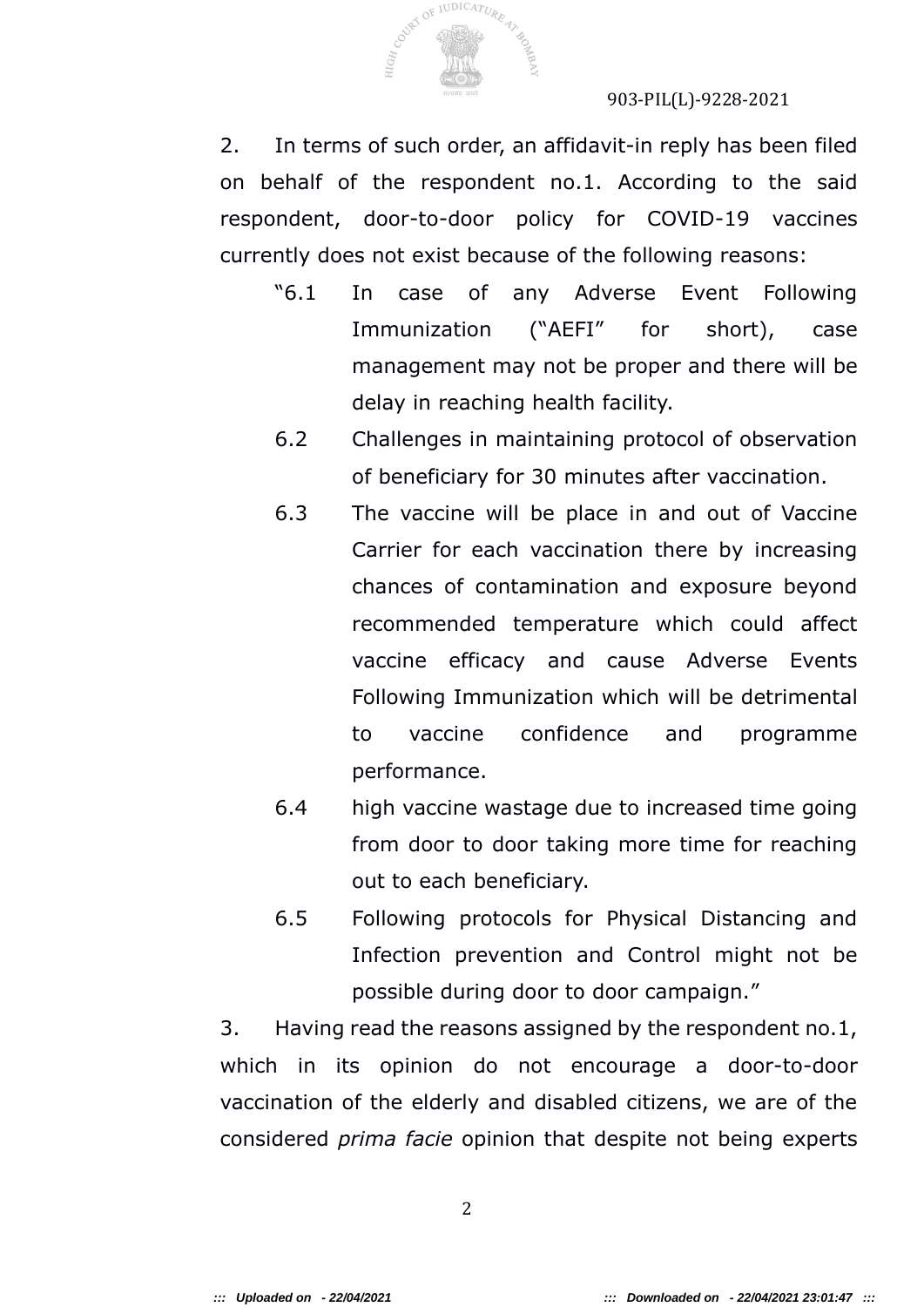

**HIGH COUNTS** 

JUDICATURE

#### 903-PIL(L)-9228-2021

in the field of medicine and health care, the said reasons, if indeed they form part of a policy decision of the Central Government, need to be revisited for what follows.

4. It could be true, as contended by Mr. Singh, learned Additional Solicitor General, that the elderly citizens are disabled to visit the vaccination centers for being administered the vaccine by reason of their advanced age and also because of suffering from one or the other comorbidity; and in such case, after vaccination, should there be an AEFI situation, appropriate medical facility may not be available where the vaccine is administered and it may not also be possible to give proper medical attention to such elderly citizen. Broadly, paragraphs 6.1 and 6.2 (supra) are relatable to this argument of Mr. Singh.

5. If indeed, vaccination of elderly citizens by adopting a door-to-door vaccination policy is being avoided because such elderly citizens are aged and suffer from comorbidities, we regretfully record that the elderly citizens are literally being asked to choose between the devil and the deep sea. A policy which leads to such conclusion has to be viewed as arbitrary and unreasonable, for the elderly citizens are entitled to the protection of Article 21 of the Constitution of India as much as the young and abled-bodied citizenry of the country. It is, thus, difficult to sustain such reason.

6. The reason at paragraph 6.3 (supra), it would appear, overlooks the fact that presently new generation ambulances with ICU facilities are even available. It is difficult to assume that ambulances fitted with refrigerators to maintain the

3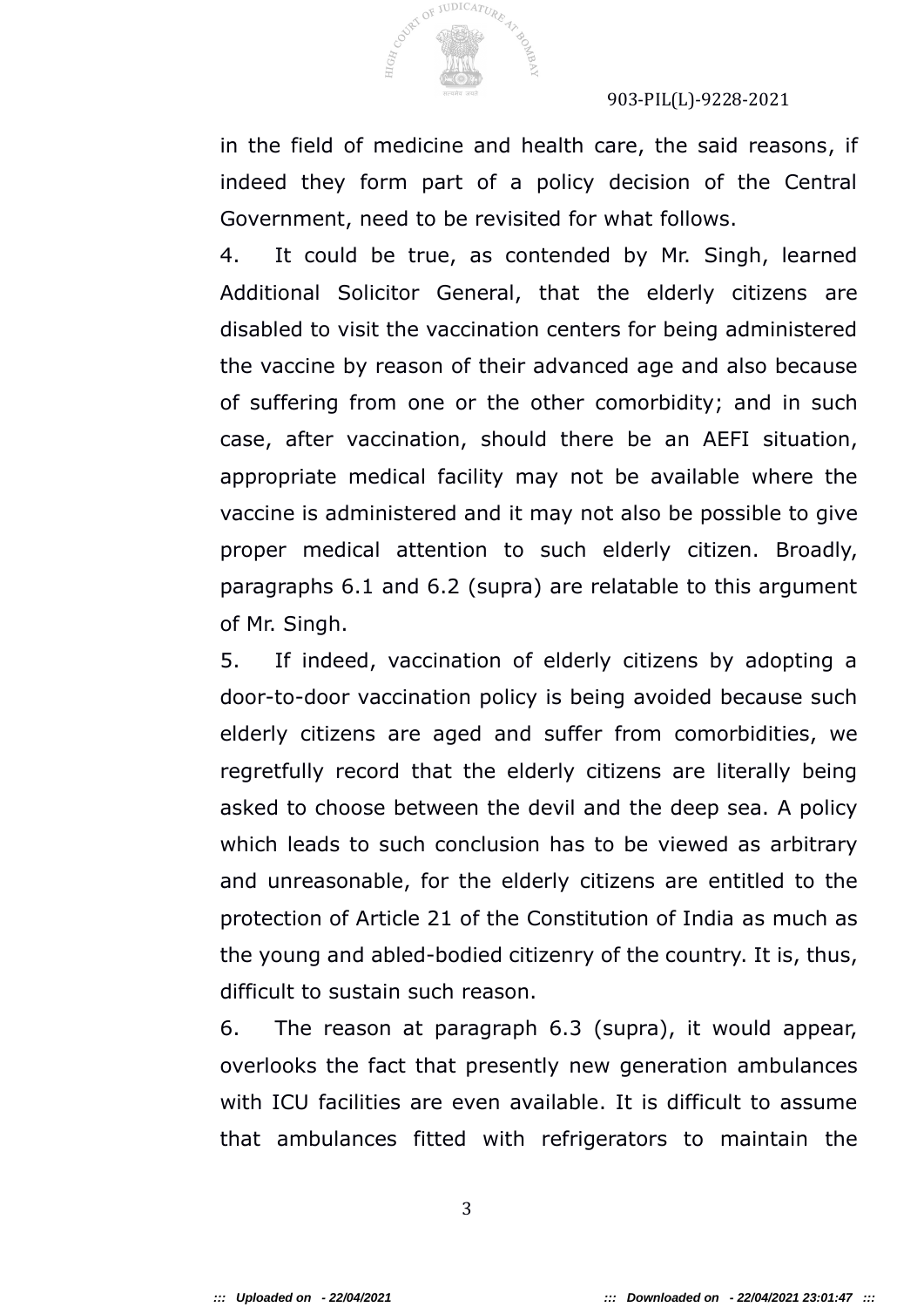

recommended temperature are not available and, therefore, efficacy of the vaccine would be compromised or that AEFI following vaccination would have a detrimental effect on vaccine confidence and programme performance. Should long exposure of the vaccine result in contamination, it is for the Government in its appropriate department to explore ways and means to prevent contamination as well as exposure beyond the recommended temperature so that the vaccination programme can be taken to the door steps of elderly and disabled citizens.

7. The reason at paragraph 6.4 (supra) is an off-shoot of the reason at paragraph 6.3 (supra). If indeed proper temperature control measures are taken and personnel well trained to vaccinate together with the vaccine are made to travel in appropriate vehicles for reaching duly identified elderly and disabled citizens, who could benefit by reason of such vaccination, we see no reason as to why this particular reason could hinder adoption of a door-to-door vaccination policy.

8. The final reason at paragraph 6.5 (supra) appears to us to be one assigned oblivious of the realities at the ground level. We can take judicial notice of assembly of huge crowd at the vaccination centers at any given point of time where COVID protocols, at times, are unintentionally compromised. The respondent no.1 has not explained as to how it would not be possible to maintain physical distancing and infection prevention control measures if a door-to-door vaccination campaign is introduced.

4